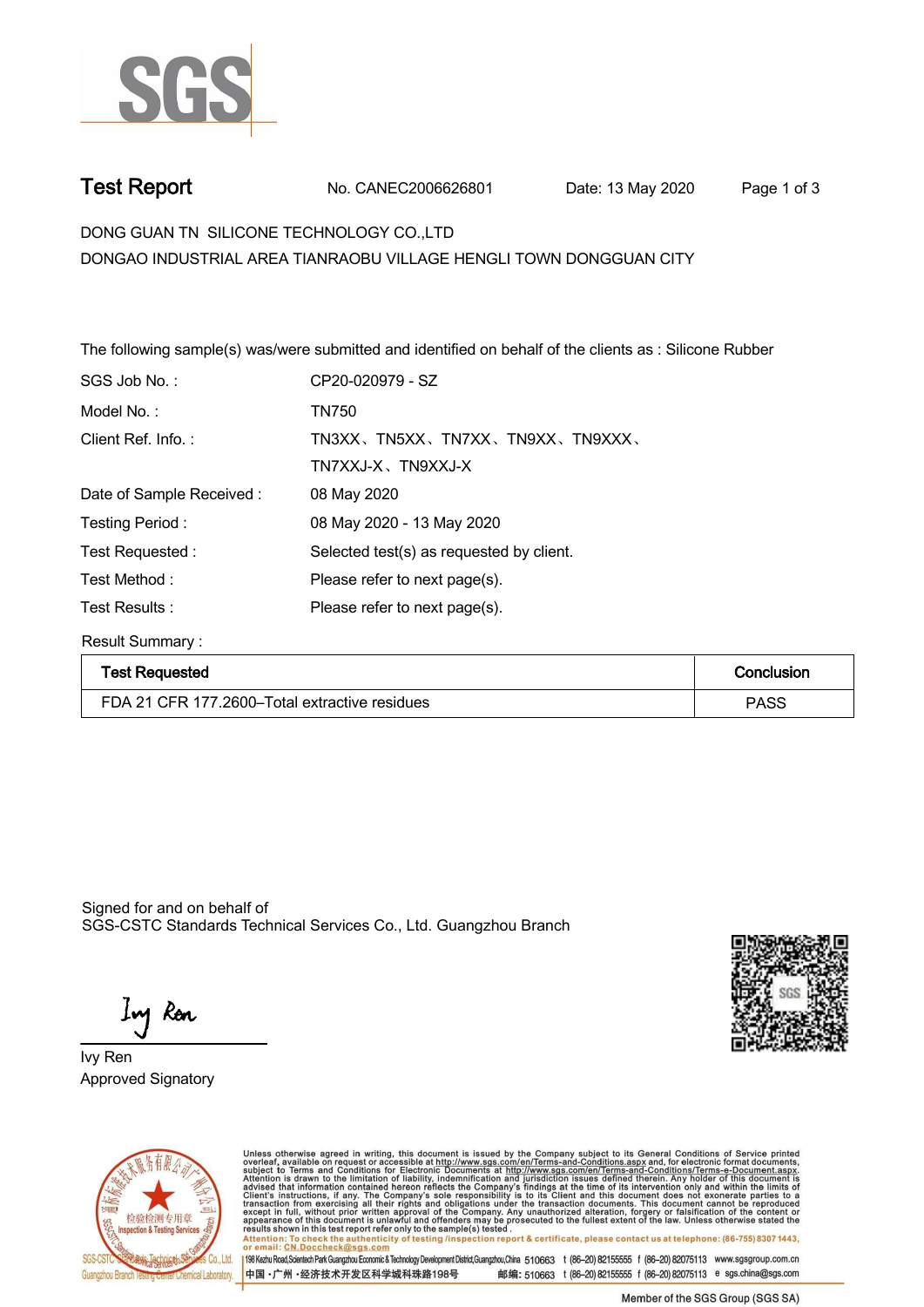

## **Test Report. No. CANEC2006626801 Date: 13 May 2020 . Page 2 of 3.**

**Test Results :.**

**Test Part Description : .**

| Specimen No. | SGS Sample ID    | Material<br>Description               |                         |
|--------------|------------------|---------------------------------------|-------------------------|
|              |                  |                                       | (claimed by the client) |
| SN1          | CAN20-066268.001 | Colorless translucent silicone rubber | Silicone Rubber         |

## **FDA 21 CFR 177.2600–Total extractive residues.**

**Test Method :. With reference to US FDA 21 CFR 177.2600. .**

| Simulant Used                | <b>Time</b> | Temperature           | Max. Permissible<br>Limit | Result of 001     | Comment     |
|------------------------------|-------------|-----------------------|---------------------------|-------------------|-------------|
| Distilled Water              | 7.0hr(s)    | Reflux<br>temperature | 20mg/sq. in               | $< 0.5$ mg/sq. in | <b>PASS</b> |
| <b>Succeeding Extraction</b> | 2.0hr(s)    | Reflux<br>temperature | 1mg/sq. in                | $<$ 0.5mg/sq. in  | <b>PASS</b> |
| n-Hexane                     | 7.0hr(s)    | Reflux<br>temperature | $175$ mg/sg. in           | $10.2$ mg/sq. in  | <b>PASS</b> |
| Succeeding Extraction        | 2.0hr(s)    | Reflux<br>temperature | 4mg/sq. in                | $0.7mg/sq.$ in    | <b>PASS</b> |

**Notes :.**

**mg/inch²= milligram per square inch .**



Unless otherwise agreed in writing, this document is issued by the Company subject to its General Conditions of Service printed<br>overleaf, available on request or accessible at http://www.sgs.com/en/Terms-and-Conditions.asp results shown in this test report refer only to the sample(s) tested .<br>Attention: To check the authenticity of testing /inspection report & certificate, please contact us at telephone: (86-755) 8307 1443,<br>or email: <u>CN.Doc</u>

198 Kezhu Road,Scientech Park Guangzhou Economic & Technology Development District,Guangzhou,China 510663 t (86-20) 82155555 f (86-20) 82075113 www.sgsgroup.com.cn 中国·广州·经济技术开发区科学城科珠路198号 邮编: 510663 t (86-20) 82155555 f (86-20) 82075113 e sgs.china@sgs.com